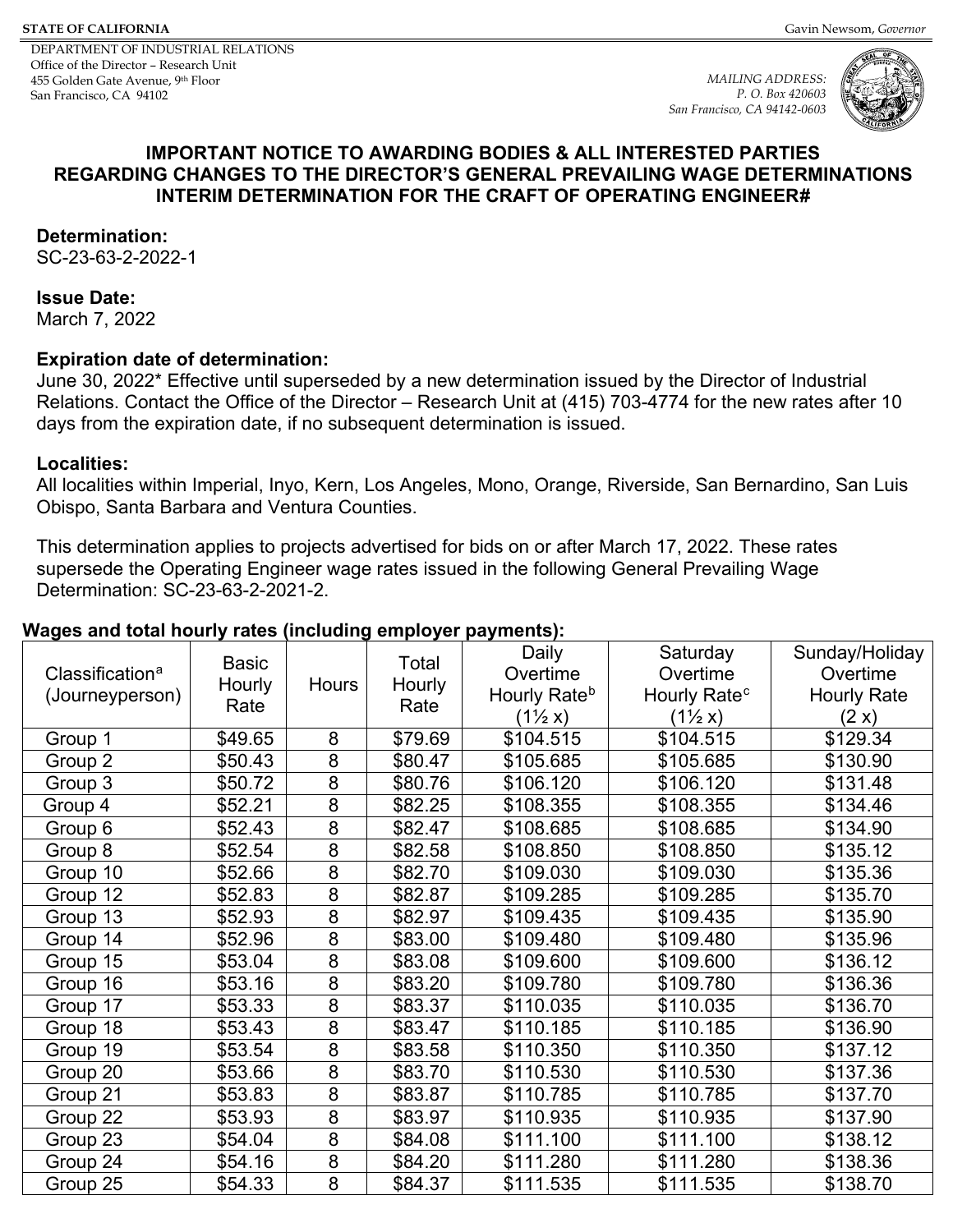*Determination: SC-23-63-2-2022-1 Page 2 of 11*

## **Employer Payments:**

<span id="page-1-1"></span><span id="page-1-0"></span>

| <b>Type of Fund</b>               | <b>Amount per Hour</b> |
|-----------------------------------|------------------------|
| <b>Health and Welfare</b>         | \$11.85                |
| Pension <sup>d</sup>              | \$13.15                |
| Vacation and Holiday <sup>e</sup> | \$3.60                 |
| Training                          | \$1.05                 |
| Other                             | \$0.39                 |

### **Recognized holidays:**

Holidays upon which the general prevailing hourly wage rate for Holiday work shall be paid, shall be all holidays in the collective bargaining agreement, applicable to the particular craft, classification, or type of worker employed on the project, which is on file with the Director of Industrial Relations. If the prevailing rate is not based on a collectively bargained rate, the holidays upon which the prevailing rate shall be paid shall be as provided in Section 6700 of the Government Code. You may obtain the holiday provisions for the current determinations on the [Director's General Prevailing Wage Determinations Website](https://www.dir.ca.gov/OPRL/DPreWageDetermination.htm) (http://www.dir.ca.gov/OPRL/DPreWageDetermination.htm). Holiday provisions for current or superseded determinations may be obtained by contacting the Office of the Director – Research Unit at (415) 703-4774.

#### **Travel and/or subsistence payment:**

In accordance with Labor Code Sections 1773.1 and 1773.9, contractors shall make travel and/or subsistence payments to each worker to execute the work. You may obtain the travel and/or subsistence provisions for the current determinations on the [Director's General Prevailing Wage Determinations](https://www.dir.ca.gov/OPRL/DPreWageDetermination.htm)  [Website](https://www.dir.ca.gov/OPRL/DPreWageDetermination.htm) (http://www.dir.ca.gov/OPRL/DPreWageDetermination.htm). Travel and/or subsistence requirements for current or superseded determinations may be obtained by contacting the Office of the Director – Research Unit at (415) 703-4774.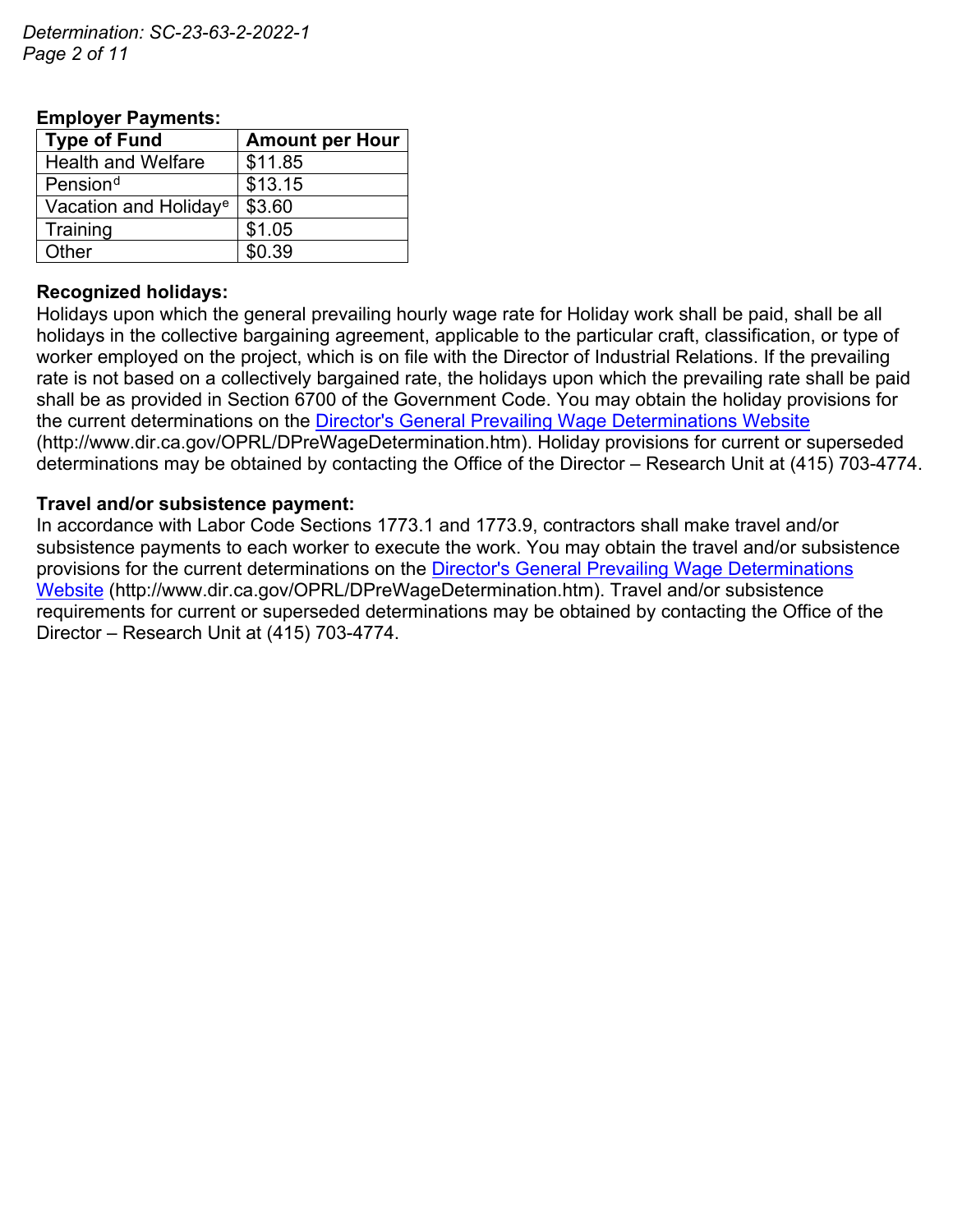## **IMPORTANT NOTICE TO AWARDING BODIES & ALL INTERESTED PARTIES REGARDING CHANGES TO THE DIRECTOR'S GENERAL PREVAILING WAGE DETERMINATIONS INTERIM DETERMINATION FOR THE CRAFT OF OPERATING ENGINEER (SPECIAL SHIFT) #**

## **Determination:**

SC-23-63-2-2022-1

#### **Issue Date:**

March 7, 2022

#### **Expiration date of determination:**

June 30, 2022\* Effective until superseded by a new determination issued by the Director of Industrial Relations. Contact the Office of the Director – Research Unit at (415) 703-4774 for the new rates after 10 days from the expiration date, if no subsequent determination is issued.

#### **Localities:**

All localities within Imperial, Inyo, Kern, Los Angeles, Mono, Orange, Riverside, San Bernardino, San Luis Obispo, Santa Barbara and Ventura Counties.

This determination applies to projects advertised for bids on or after March 17, 2022. These rates supersede the Operating Engineer (Special Shift) wage rates issued in the following General Prevailing Wage Determination: SC-23-63-2-2021-2.

#### **Wages and total hourly rates (including employer payments):**

| Classification <sup>a</sup><br>(Journeyperson) | <b>Basic</b><br>Hourly<br>Rate | Hours          | Total<br>Hourly<br>Rate | Daily<br>Overtime<br>Hourly Rate <sup>b</sup><br>$(1\frac{1}{2}x)$ | Saturday<br>Overtime<br>Hourly Rate <sup>c</sup><br>$(1\frac{1}{2}x)$ | Sunday/Holiday<br>Overtime<br><b>Hourly Rate</b><br>(2 x) |
|------------------------------------------------|--------------------------------|----------------|-------------------------|--------------------------------------------------------------------|-----------------------------------------------------------------------|-----------------------------------------------------------|
| Group 1                                        | \$50.15                        | 8              | \$80.19                 | \$105.265                                                          | \$105.265                                                             | \$130.34                                                  |
| Group 2                                        | \$50.93                        | 8              | \$80.97                 | \$106.435                                                          | \$106.435                                                             | \$131.90                                                  |
| Group 3                                        | \$51.22                        | $\overline{8}$ | \$81.26                 | \$106.870                                                          | \$106.870                                                             | \$132.48                                                  |
| Group 4                                        | \$52.71                        | $\overline{8}$ | \$82.75                 | \$109.105                                                          | \$109.105                                                             | \$135.46                                                  |
| Group 6                                        | \$52.93                        | 8              | \$82.97                 | \$109.435                                                          | \$109.435                                                             | \$135.90                                                  |
| Group 8                                        | \$53.04                        | 8              | \$83.08                 | \$109.600                                                          | \$109.600                                                             | \$136.12                                                  |
| Group 10                                       | \$53.16                        | 8              | \$83.20                 | \$109.780                                                          | \$109.780                                                             | \$136.36                                                  |
| Group 12                                       | \$53.33                        | 8              | \$83.37                 | \$110.035                                                          | \$110.035                                                             | \$136.70                                                  |
| Group 13                                       | \$53.43                        | 8              | \$83.47                 | \$110.185                                                          | \$110.185                                                             | \$136.90                                                  |
| Group 14                                       | \$53.46                        | 8              | \$83.50                 | \$110.230                                                          | \$110.230                                                             | \$136.96                                                  |
| Group 15                                       | \$53.54                        | 8              | \$83.58                 | \$110.350                                                          | \$110.350                                                             | \$137.12                                                  |
| Group 16                                       | \$53.66                        | $\overline{8}$ | \$83.70                 | \$110.530                                                          | \$110.530                                                             | \$137.36                                                  |
| Group 17                                       | \$53.83                        | 8              | \$83.87                 | \$110.785                                                          | \$110.785                                                             | \$137.70                                                  |
| Group 18                                       | \$53.93                        | $\overline{8}$ | \$83.97                 | \$110.935                                                          | \$110.935                                                             | \$137.90                                                  |
| Group 19                                       | \$54.04                        | 8              | \$84.08                 | \$111.100                                                          | \$111.100                                                             | \$138.12                                                  |
| Group 20                                       | \$54.16                        | 8              | \$84.20                 | \$111.280                                                          | \$111.280                                                             | \$138.36                                                  |
| Group 21                                       | \$54.33                        | 8              | \$84.37                 | \$111.535                                                          | \$111.535                                                             | \$138.70                                                  |
| Group 22                                       | \$54.43                        | 8              | \$84.47                 | \$111.685                                                          | \$111.685                                                             | \$138.90                                                  |
| Group 23                                       | \$54.54                        | 8              | \$84.58                 | \$111.850                                                          | \$111.850                                                             | \$139.12                                                  |
| Group 24                                       | \$54.66                        | 8              | \$84.70                 | \$112.030                                                          | \$112.030                                                             | \$139.36                                                  |
| Group 25                                       | \$54.83                        | 8              | \$84.87                 | \$112.285                                                          | \$112.285                                                             | \$139.70                                                  |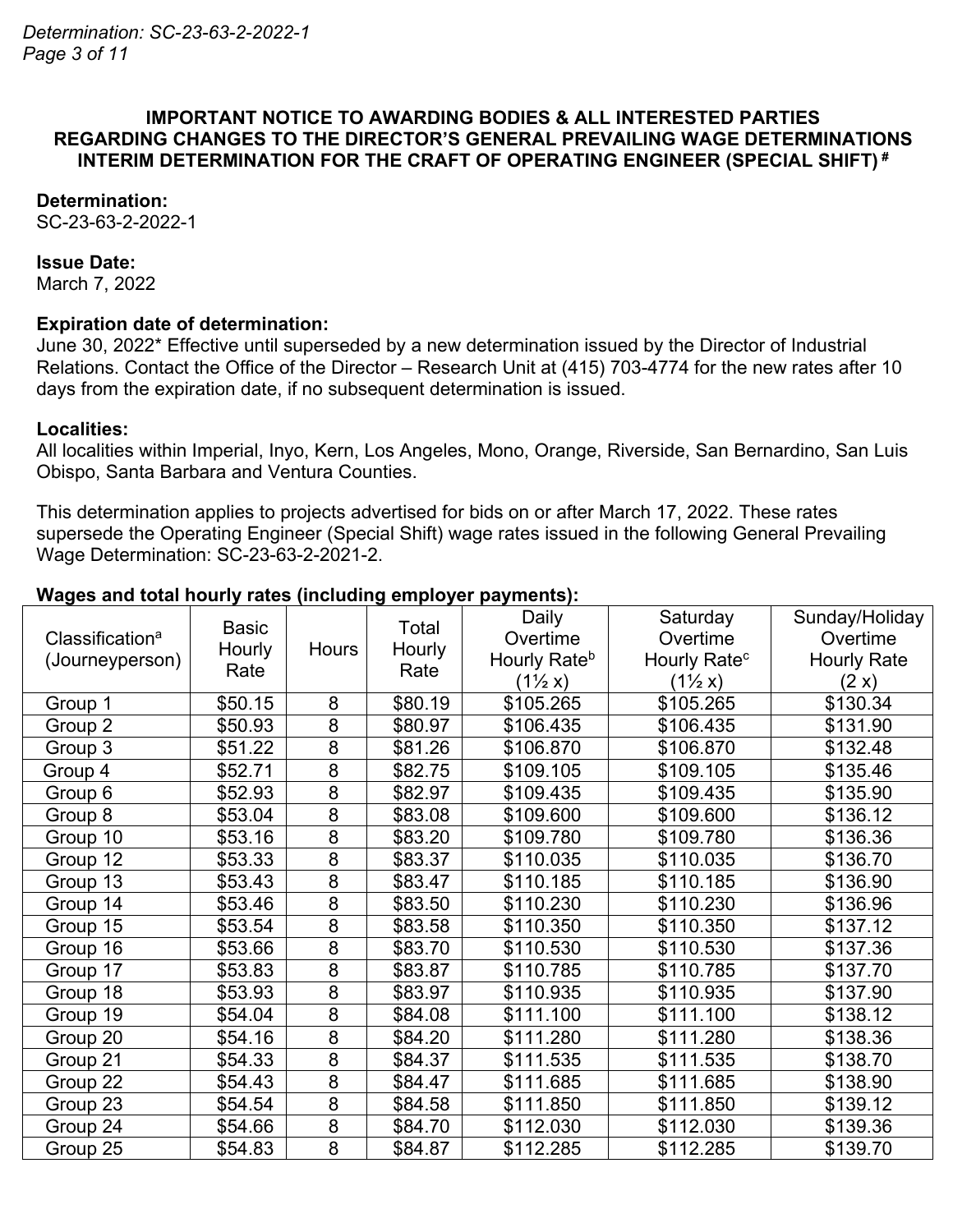*Determination: SC-23-63-2-2022-1 Page 4 of 11*

| <b>Type of Fund</b>               | <b>Amount per Hour</b> |  |  |  |  |
|-----------------------------------|------------------------|--|--|--|--|
| <b>Health and Welfare</b>         | \$11.85                |  |  |  |  |
| Pension <sup>d</sup>              | \$13.15                |  |  |  |  |
| Vacation and Holiday <sup>e</sup> | \$3.60                 |  |  |  |  |
| Training                          | \$1.05                 |  |  |  |  |
| Other                             | \$0.39                 |  |  |  |  |

## **Employer Payments:**

#### **Recognized holidays:**

Holidays upon which the general prevailing hourly wage rate for Holiday work shall be paid, shall be all holidays in the collective bargaining agreement, applicable to the particular craft, classification, or type of worker employed on the project, which is on file with the Director of Industrial Relations. If the prevailing rate is not based on a collectively bargained rate, the holidays upon which the prevailing rate shall be paid shall be as provided in Section 6700 of the Government Code. You may obtain the holiday provisions for the current determinations on the [Director's General Prevailing Wage Determinations Website](https://www.dir.ca.gov/OPRL/DPreWageDetermination.htm) (http://www.dir.ca.gov/OPRL/DPreWageDetermination.htm). Holiday provisions for current or superseded determinations may be obtained by contacting the Office of the Director – Research Unit at (415) 703-4774.

#### **Travel and/or subsistence payment:**

In accordance with Labor Code Sections 1773.1 and 1773.9, contractors shall make travel and/or subsistence payments to each worker to execute the work. You may obtain the travel and/or subsistence provisions for the current determinations on the [Director's General Prevailing Wage Determinations](https://www.dir.ca.gov/OPRL/DPreWageDetermination.htm)  [Website](https://www.dir.ca.gov/OPRL/DPreWageDetermination.htm) (http://www.dir.ca.gov/OPRL/DPreWageDetermination.htm). Travel and/or subsistence requirements for current or superseded determinations may be obtained by contacting the Office of the Director – Research Unit at (415) 703-4774.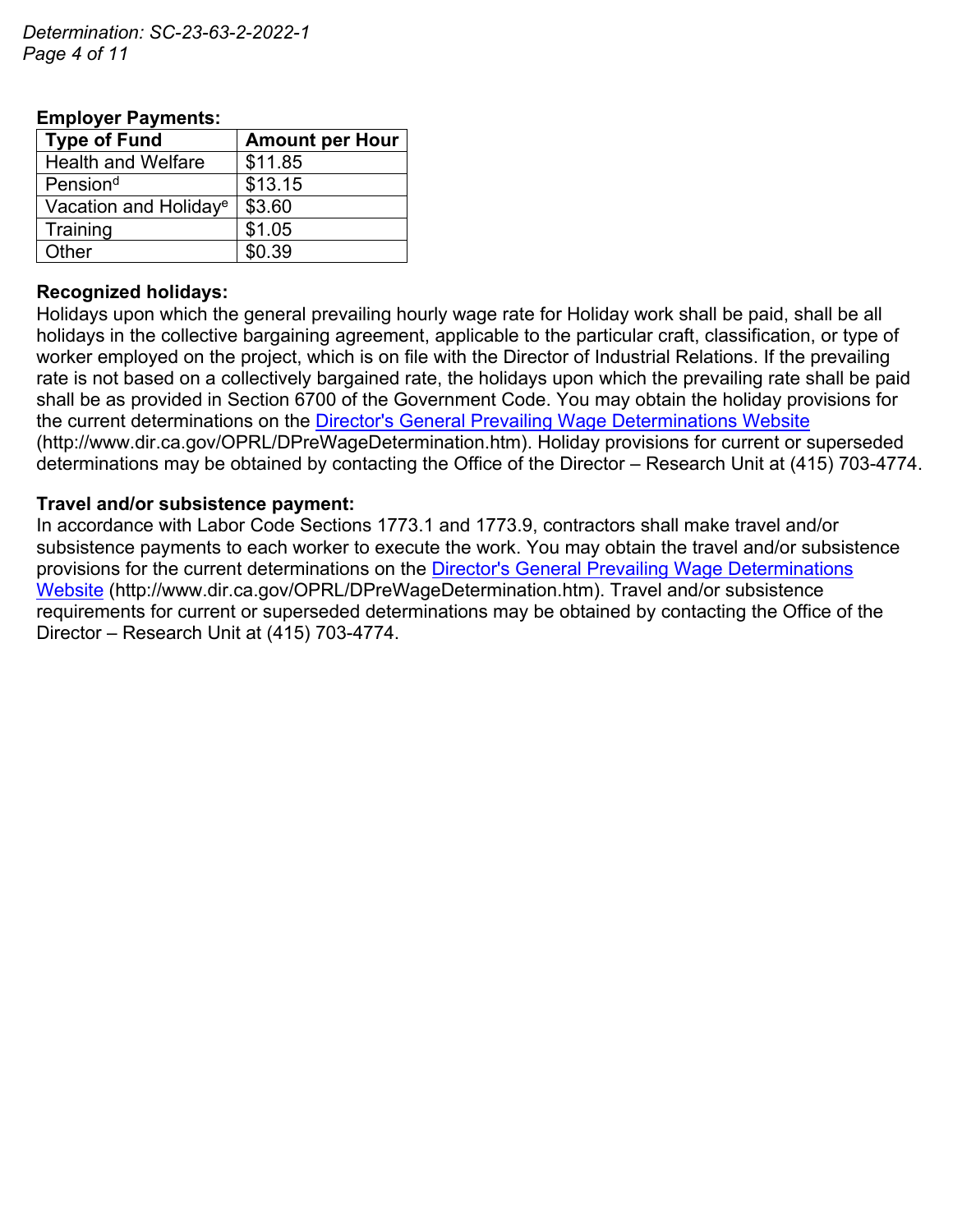## **IMPORTANT NOTICE TO AWARDING BODIES & ALL INTERESTED PARTIES REGARDING CHANGES TO THE DIRECTOR'S GENERAL PREVAILING WAGE DETERMINATIONS INTERIM DETERMINATION FOR THE CRAFT OF OPERATING ENGINEER (MULTI-SHIFT)#**

### **Determination:**

SC-23-63-2-2022-1

#### **Issue Date:**

March 7, 2022

#### **Expiration date of determination:**

June 30, 2022\* Effective until superseded by a new determination issued by the Director of Industrial Relations. Contact the Office of the Director – Research Unit at (415) 703-4774 for the new rates after 10 days from the expiration date, if no subsequent determination is issued.

#### **Localities:**

All localities within Imperial, Inyo, Kern, Los Angeles, Mono, Orange, Riverside, San Bernardino, San Luis Obispo, Santa Barbara and Ventura Counties.

This determination applies to projects advertised for bids on or after March 17, 2022. These rates supersede the Operating Engineer (Multi-Shift) wage rates issued in the following General Prevailing Wage Determination: SC-23-63-2-2021-2.

## **Wages and total hourly rates (including employer payments):**

|                             | <b>Basic</b> |                    | Total   | Daily                    | Saturday                 | Sunday/Holiday     |
|-----------------------------|--------------|--------------------|---------|--------------------------|--------------------------|--------------------|
| Classification <sup>a</sup> | Hourly       | Hours <sup>f</sup> | Hourly  | Overtime                 | Overtime                 | Overtime           |
| (Journeyperson)             | Rate         |                    | Rate    | Hourly Rate <sup>b</sup> | Hourly Rate <sup>c</sup> | <b>Hourly Rate</b> |
|                             |              |                    |         | $(1\frac{1}{2}x)$        | $(1\frac{1}{2}x)$        | (2 x)              |
| Group 1                     | \$50.65      | 8                  | \$80.69 | \$106.015                | \$106.015                | \$131.34           |
| Group 2                     | \$51.43      | 8                  | \$81.47 | \$107.185                | \$107.185                | \$132.90           |
| Group 3                     | \$51.72      | 8                  | \$81.76 | \$107.620                | \$107.620                | \$133.48           |
| Group 4                     | \$53.21      | 8                  | \$83.25 | \$109.855                | \$109.855                | \$136.46           |
| Group 5                     | \$53.31      | 8                  | \$83.35 | \$110.005                | \$110.005                | \$136.66           |
| Group 6                     | \$53.43      | 8                  | \$83.47 | \$110.185                | \$110.185                | \$136.90           |
| Group 7                     | \$53.53      | 8                  | \$83.57 | \$110.335                | \$110.335                | \$137.10           |
| Group 8                     | \$53.54      | 8                  | \$83.58 | \$110.350                | \$110.350                | \$137.12           |
| Group 9                     | \$53.64      | 8                  | \$83.68 | \$110.500                | \$110.500                | \$137.32           |
| Group 10                    | \$53.66      | 8                  | \$83.70 | \$110.530                | \$110.530                | \$137.36           |
| Group 11                    | \$53.76      | 8                  | \$83.80 | \$110.680                | \$110.680                | \$137.56           |
| Group 12                    | \$53.83      | 8                  | \$83.87 | \$110.785                | \$110.785                | \$137.70           |
| Group 13                    | \$53.93      | 8                  | \$83.97 | \$110.935                | \$110.935                | \$137.90           |
| Group 14                    | \$53.96      | 8                  | \$84.00 | \$110.980                | \$110.980                | \$137.96           |
| Group 15                    | \$54.04      | 8                  | \$84.08 | \$111.100                | \$111.100                | \$138.12           |
| Group 16                    | \$54.16      | 8                  | \$84.20 | \$111.280                | \$111.280                | \$138.36           |
| Group 17                    | \$54.33      | 8                  | \$84.37 | \$111.535                | \$111.535                | \$138.70           |
| Group 18                    | \$54.43      | 8                  | \$84.47 | \$111.685                | \$111.685                | \$138.90           |
| Group 19                    | \$54.54      | $\overline{8}$     | \$84.58 | \$111.850                | \$111.850                | \$139.12           |
| Group 20                    | \$54.66      | 8                  | \$84.70 | \$112.030                | \$112.030                | \$139.36           |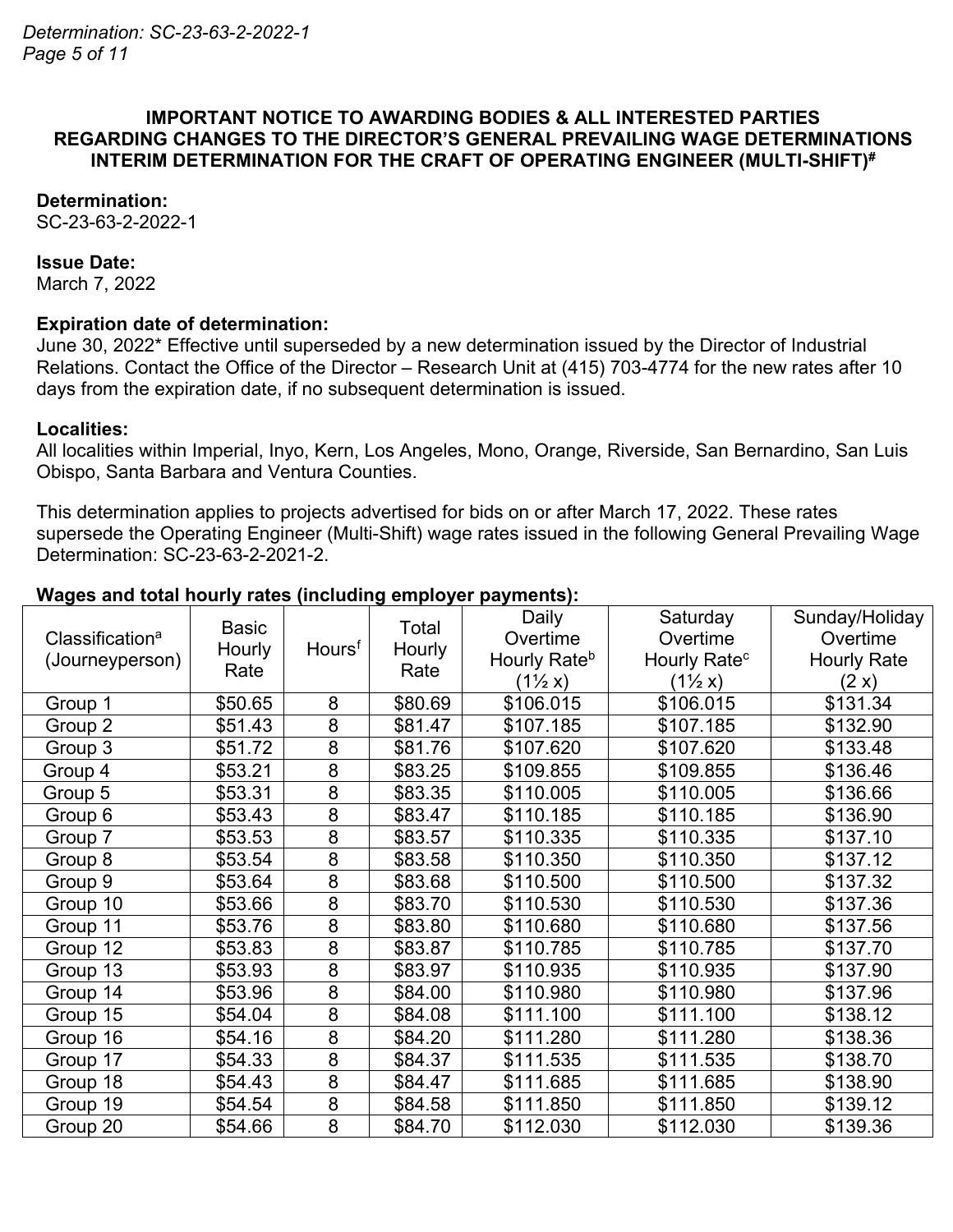## *Determination: SC-23-63-2-2022-1 Page 6 of 11*

| Group 21 | \$54.83 | \$84.87 | \$112.285 | \$112.285 | \$139.70 |
|----------|---------|---------|-----------|-----------|----------|
| Group 22 | \$54.93 | \$84.97 | \$112.435 | \$112.435 | \$139.90 |
| Group 23 | \$55.04 | \$85.08 | \$112,600 | \$112,600 | \$140.12 |
| Group 24 | \$55.16 | \$85.20 | \$112.780 | \$112.780 | \$140.36 |
| Group 25 | \$55.33 | \$85.37 | \$113.035 | \$113.035 | \$140.70 |

### **Employer Payments:**

| <b>Type of Fund</b>               | <b>Amount per Hour</b> |  |  |
|-----------------------------------|------------------------|--|--|
| <b>Health and Welfare</b>         | \$11.85                |  |  |
| Pension <sup>d</sup>              | \$13.15                |  |  |
| Vacation and Holiday <sup>e</sup> | \$3.60                 |  |  |
| Training                          | \$1.05                 |  |  |
| Other                             | \$0.39                 |  |  |

## **Recognized holidays:**

Holidays upon which the general prevailing hourly wage rate for Holiday work shall be paid, shall be all holidays in the collective bargaining agreement, applicable to the particular craft, classification, or type of worker employed on the project, which is on file with the Director of Industrial Relations. If the prevailing rate is not based on a collectively bargained rate, the holidays upon which the prevailing rate shall be paid shall be as provided in Section 6700 of the Government Code. You may obtain the holiday provisions for the current determinations on the [Director's General Prevailing Wage Determinations Website](https://www.dir.ca.gov/OPRL/DPreWageDetermination.htm) (http://www.dir.ca.gov/OPRL/DPreWageDetermination.htm). Holiday provisions for current or superseded determinations may be obtained by contacting the Office of the Director – Research Unit at (415) 703-4774.

## **Travel and/or subsistence payment:**

In accordance with Labor Code Sections 1773.1 and 1773.9, contractors shall make travel and/or subsistence payments to each worker to execute the work. You may obtain the travel and/or subsistence provisions for the current determinations on the [Director's General Prevailing Wage Determinations](https://www.dir.ca.gov/OPRL/DPreWageDetermination.htm)  [Website](https://www.dir.ca.gov/OPRL/DPreWageDetermination.htm) (http://www.dir.ca.gov/OPRL/DPreWageDetermination.htm). Travel and/or subsistence requirements for current or superseded determinations may be obtained by contacting the Office of the Director – Research Unit at (415) 703-4774.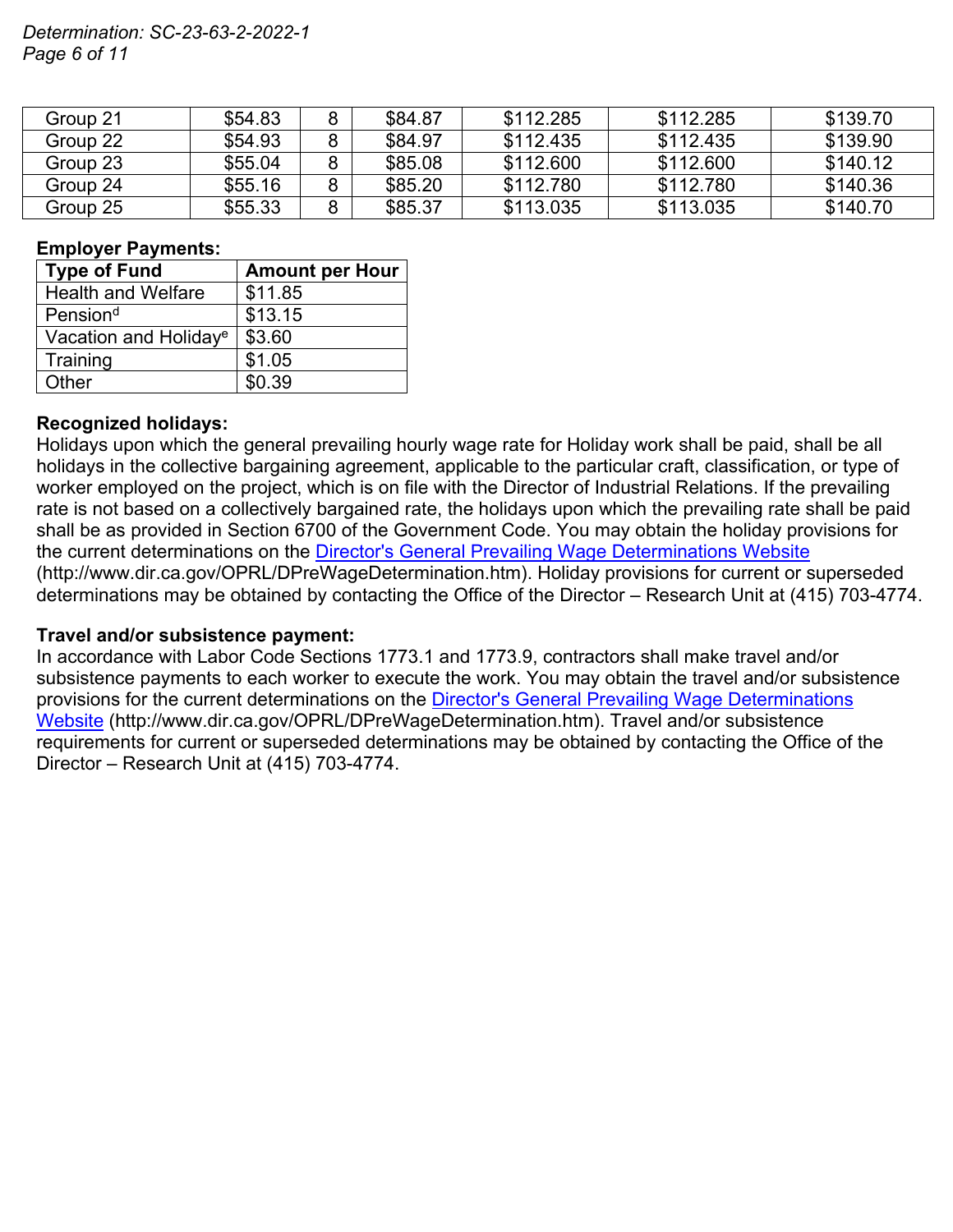*Determination: SC-23-63-2-2022-1 Page 7 of 11*

## **Classifications:**

## **Group 1**

Bargeman Brakeman Compressor Operator Ditchwitch, with seat or similar type equipment Elevator Operator - Inside Engineer Oiler Forklift Operator (includes loed, lull or similar types – under 5 tons) Generator Operator Generator, Pump or Compressor Plant Operator Heavy Duty Repairman Helper Inertial Profiler Pump Operator Signalman Switchman

## **Group 2**

Asphalt-Rubber Plant Operator (Nurse Tank Operator) Concrete Mixer Operator – Skip Type Conveyor Operator Fireman Forklift Operator (includes loed, lull or similar types – over 5 tons) Hydrostatic Pump Operator Oiler Crusher (Asphalt or Concrete Plant) Petromat Laydown Machine PJU Side Dump Jack Rotary Drill Helper (Oilfield) Screening and Conveyor Machine Operator (or similar types) Skiploader (Wheel type up to ¾ yd. without attachment) Tar Pot Fireman Temporary Heating Plant Operator Trenching Machine Oiler

## **Group 3**

Asphalt Rubber Blend Operator Bobcat or similar type (Skid Steer, with all attachments) Equipment Greaser (rack) Ford Ferguson (with dragtype attachments) Helicopter Radioman (ground) Stationary Pipe Wrapping and Cleaning Machine **Operator** 

### **Group 4**

Asphalt Plant Fireman Backhoe Operator (mini-max or similar type) Boring Machine Operator Boring System Electronic Tracking Locator Boxman or Mixerman (asphalt or concrete) Chip Spreading Machine Operator Concrete Cleaning Decontamination Machine **Operator** Concrete Pump Operator (small portable) Drilling Machine Operator, Small Auger types (Texoma Super Economatic, or similar types – Hughes 100 or 200, or similar types – drilling depth of 30 maximum) Equipment Greaser (grease truck) Excavator Track/Rubber-Tired-with all attachments (Operating weight under 21,000 lbs) Guard Rail Post Driver Operator Highline Cableway Signalman Hydra-Hammer-Aero Stomper Hydraulic Casing Oscillator Operator – drilling depth of 30' maximum Micro Tunneling Operator (above ground tunnel) Power Concrete Curing Machine Operator Power Concrete Saw Operator Power – Driver Jumbo Form Setter Operator Power Sweeper Operator Rock Wheel Saw/Trencher Roller Operator (compacting) Screed Operator (asphalt or concrete) Trenching Machine Operator (up to 6 ft.) Vacuum or Muck Truck

## **Group 5 (for multi-shift rate, see Pages 5 and 6)**

Equipment Greaser (Grease Truck/Multi-Shift)

## **Group 6**

Articulating Material Hauler Asphalt Plant Engineer Batch Plant Operator Bit Sharpener Concrete Joint Machine Operator (canal and similar type) Concrete Placer Operator Concrete Planer Operator Dandy Digger Deck Engine Operator Deck Engineer Derrickman (oilfield type)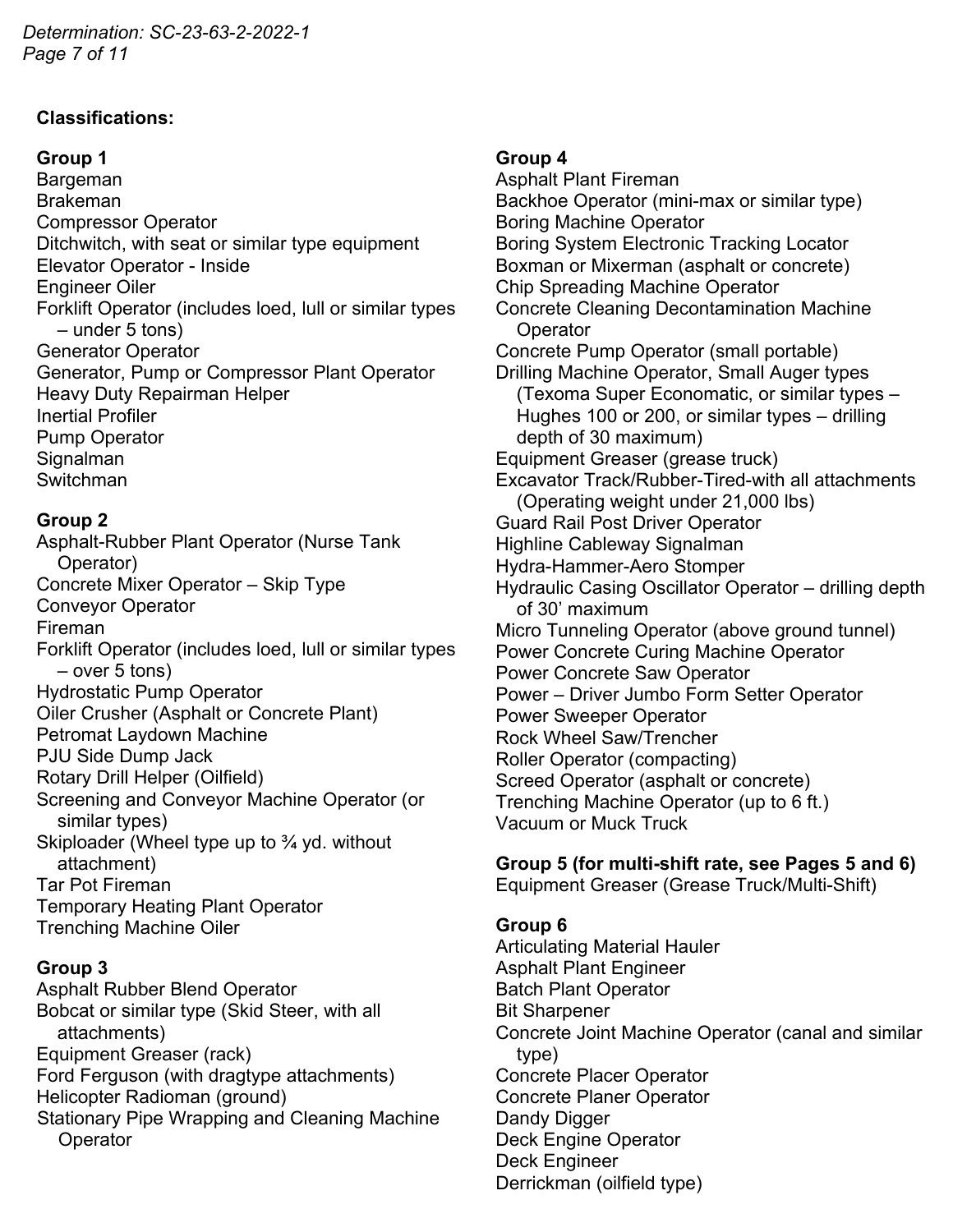*Determination: SC-23-63-2-2022-1 Page 8 of 11*

- Drilling Machine Operator, Bucket or Auger types (Calweld 100 bucker or similar types – Watson 1000 auger or similar types – Texoma 330, 500 or 600 auger or similar types – drilling depth of 45' maximum)
- Drilling Machine Operator (including water wells) Forced Feed Loader
- Hydraulic Casing Oscillator Operator drilling depth of 45' maximum
- Hydro Seeder Machine Operator (straw, pulp or seed) Jackson Track Maintainer, or similar type
- Kalamazoo Switch Tamper, or similar type
- Machine Tool Operator
- Maginnis Internal Full Slab Vibrator
- Mechanical Berm, Curb or Gutter (concrete or asphalt)
- Mechanical Finisher Operator (concrete, Clary-Johnson-Bidwell or similar)
- Micro Tunnel System Operator (below ground) Pavement Breaker Operator
- Railcar Mover
- Road Oil Mixing Machine Operator
- Roller Operator (asphalt or finish)
- Rubber-Tired Earthmoving Equipment (single engine, up to and including 25 yds. struck) Self-Propelled Tar Pipelining Machine Operator
- Skiploader Operator (crawler and wheel type, over  $\frac{3}{4}$  yds. and up to and including 1 $\frac{1}{2}$  yds.)
- Slip Form Pump Operator (power driven hydraulic lifting device for concrete forms)
- Tractor Operator Bulldozer, Tamper-Scraper (single engine, up to 100 H.P. flyweel and similar types, up to and including D-5 and similar types)
- Tugger Hoist Operator (1 drum)
- Ultra High Pressure Waterjet Cutting Tool System **Operator**
- Vacuum Blasting Machine Operator Volumetric Mixer Operator Welder - General

# **Group 7 (for multi-shift rate, see Pages 5 and 6)**

Welder - General (Multi-Shift)

# **Group 8**

- Asphalt or Concrete Spreading Operator (tamping or finishing)
- Asphalt Paving Machine Operator (barber greene or similar type, one (1) Screedman)

Asphalt-Rubber Distributor Operator

- Backhoe Operator (up to and including ¾ yds.) small ford, case or similar
- Backhoe Operator (over <sup>3/4</sup> yd. and up to 5 cu. yds. M.R.C.) Barrier Rail Mover (BTM Series 200 or similar types) Cast in Place Pipe Laying Machine Operator Cold Foamed Asphalt Recycler Combination Mixer and Compressor Operator (gunite work) Compactor Operator – Self Propelled Concrete Mixer Operator – Paving Crushing Plant Operator Drill Doctor Drilling Machine Operator, Bucket or Auger types (Calweld 150 bucker or similar types – Watson 1500, 2000, 2500 auger or similar types – Texoma 700, 800 auger or similar types – drilling depth of 60' maximum) Elevating Grader Operator Excavator Track/Rubber-Tired with all attachments (Operating Weight 21,000 lbs – 100,000 lbs) Global Positioning System/GPS (or Technician) Grade Checker Gradall Operator Grouting Machine Operator Heavy Duty Repairman/Pump Installer Heavy Equipment Robotics Operator Hydraulic Casing Oscillator Operator – drilling depth of 60' maximum Hydraulic Operated Grout Plant (excludes hand loading) Kalamazoo Ballast Regulator or similar type Klemm Drill Operator or similar types Kolman Belt Loader and similar type Le Tourneau Blob Compactor or similar type Lo Drill Loader Operator (Athey, Euclid, Sierra and similar types) Master Environmental Maintenance Mechanic Mobark Chipper or similar types Ozzie Padder or similar types P.C. 490 Slot Saw Pneumatic Concrete Placing Machine Operator (Hackley-Presswell or similar type) Prentice 721E Hydro-Ax Pumpcrete Gun Operator Rock Drill or Similar Types (see Miscellaneous Provision #4 for additional information regarding this classification) Rotary Drill Operator (excluding caison type) Rubber-Tired Earth Moving Equipment Operator (single engine, caterpillar, euclid, athey wagon,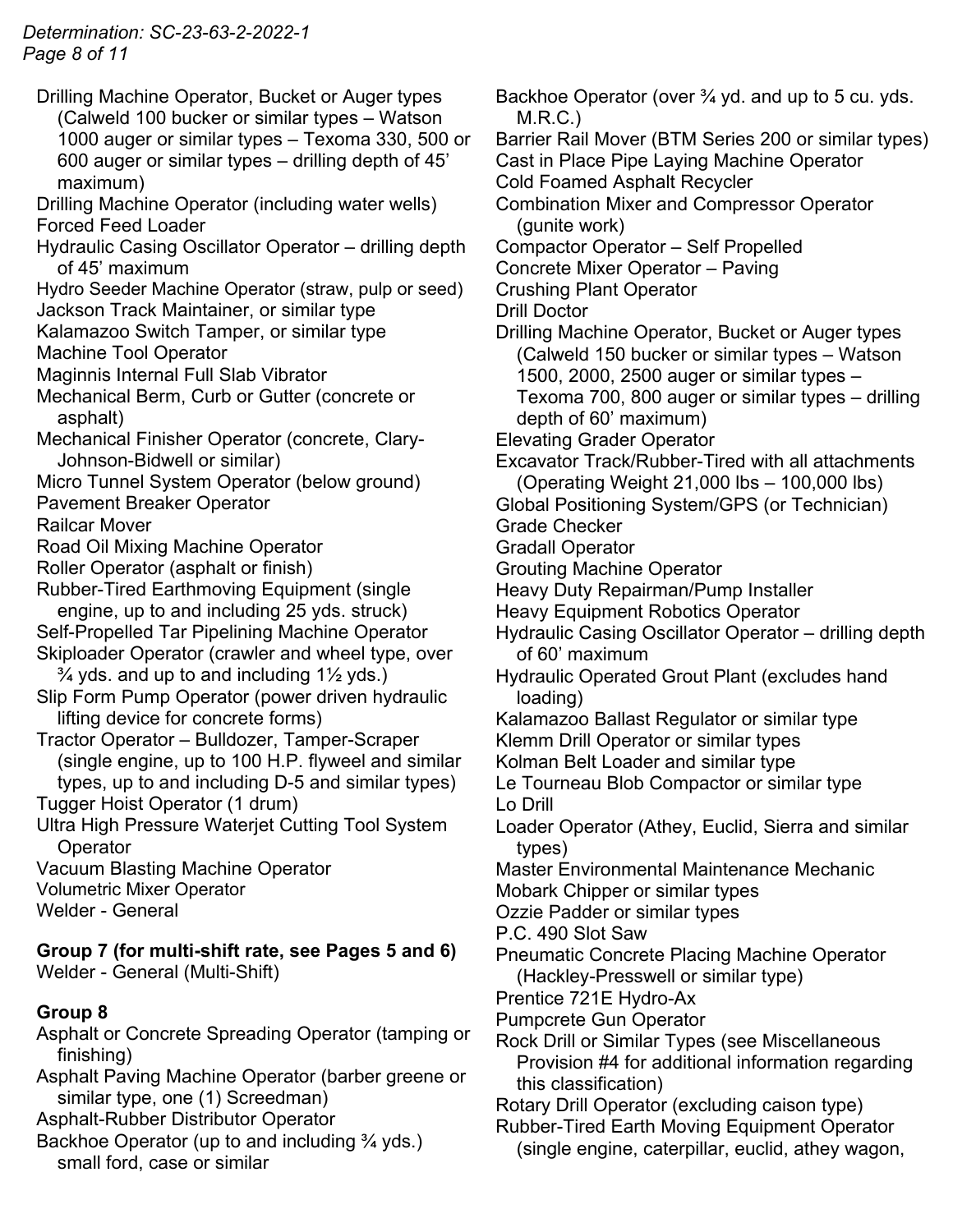## *Determination: SC-23-63-2-2022-1 Page 9 of 11*

and similar types with any and all attachments over 25 yds. and up to and including 50 cu yds. struck)

- Rubber-Tired Earth Moving Equipment Operator (multiple engine – up to and including 25 yds. struck)
- Rubber-Tired Scraper Operator (self-loading paddle wheel type – John Deere, 1040 and similar single unit)

Self-Propelled Curb and Gutter Machine Operator Shuttle Buggy

- Skiploader Operator (crawler and wheel type over 1  $\frac{1}{2}$  yds. up to and including 6  $\frac{1}{2}$  yds.)
- Soil Remediation Plant Operator (CMI, Envirotech or Similar)
- Soil Stabilizer and Reclaimer (WR-2400)

Somero SXP Laser Screed

Speed Swing Operator

Surface Heaters and Planer Operator

- Tractor Compressor Drill Combination Operator
- Tractor Operator (any type larger than D-5 100 flyweel H.P. and over, or similar – bulldozer, tamper, scraper and push tractor, single engine)
- Tractor Operator (boom attachments)
- Traveling Pipe Wrapping, Cleaning and Bending Machine Operator)

Trenching Machine Operator (over 6 ft. depth capacity, manufacturer's rating)

Trenching Machine with Road Miner Attachment (over 6ft. depth capacity, manufacturer's rating – Oiler or Journeyman Trainee required)

Ultra High Pressure Waterjet Cutting Tool System **Mechanic** 

Water Pull (compaction)

# **Group 9 (for multi-shift rate, see Pages 5 and 6)**

Heavy Duty Repairman (Multi-Shift)

# **Group 10**

Backhoe Operator (over 5 cu. yds. M.R.C.)

Drilling Machine Operator, Bucket or Auger types (Calweld 200 B bucket or similar types – Watson 3000 or 5000 auger or similar types – Texoma 900 auger or similar types – drilling depth of 105' maximum)

Dual Drum Mixer

Dynamic Compactor LDC350 or similar types Heavy Duty Repairman-Welder combination

Hydraulic Casing Oscillator Operator – drilling depth of 105' maximum

Monorail Locomotive Operator (diesel, gas or electric)

Motor Patrol – Blade Operator (single engine)

Multiple Engine Tractor Operator (euclid and similar  $type - except quad 9 cat.$ )

- Pneumatic Pipe Ramming Tool and similar types
- Pre-stressed Wrapping Machine Operator (2 Operators required)

Rubber – Tired Earth Moving Equipment Operator (single engine, over 50 yds. struck)

Rubber – Tired Earth Moving Equipment Operator (multiple engine, euclid caterpillar and similar – over 25 yds. and up to 50 yds. struck)

- Tower Crane Repairman
- Tractor Loader Operator (crawler and wheel-type over  $6\frac{1}{2}$  yds.)
- Welder Certified

Woods Mixer Operator (and similar pugmill equipment)

# **Group 11 (for multi-shift rate, see Pages 5 and 6)**

Heavy Duty Repairman – Welder Combination (Multi-Shift)

Welder – Certified (Multi-Shift)

# **Group 12**

Auto Grader Operator

Automatic Slip Form Operator

Backhoe Operator (over 7 cu. yds. M.R.C.)

Drilling Machine Operator, Bucket or Auger types (Calweld, auger 200 CA or similar types – Watson, auger 6000 or similar types – hughes super duty, auger 200 or similar types – drilling depth of 175' maximum)

Excavator Track/Rubber Tired- with all attachments (Operating Weight 100,000 lbs. – 200,000 lbs.)

- Hoe Ram or similar with compressor
- Hydraulic Casing Oscillator Operator drilling depth of 175' maximum

Mass Excavator Operator – less than 750 cu. yds.

Mechanical Finishing Machine Operator

Mobile Form Traveler Operator

Motor Patrol Operator (multi-engine)

- Pipe Mobile Machine Operator
- Rubber-Tired Earth Moving Equipment Operator (multiple engine, euclid, caterpillar and similar type, over 50 cu. yds. struck)
- Rubber-Tired Self-Loading Scraper Operator (paddle-wheel-auger type self-loading – (two (2) or more units)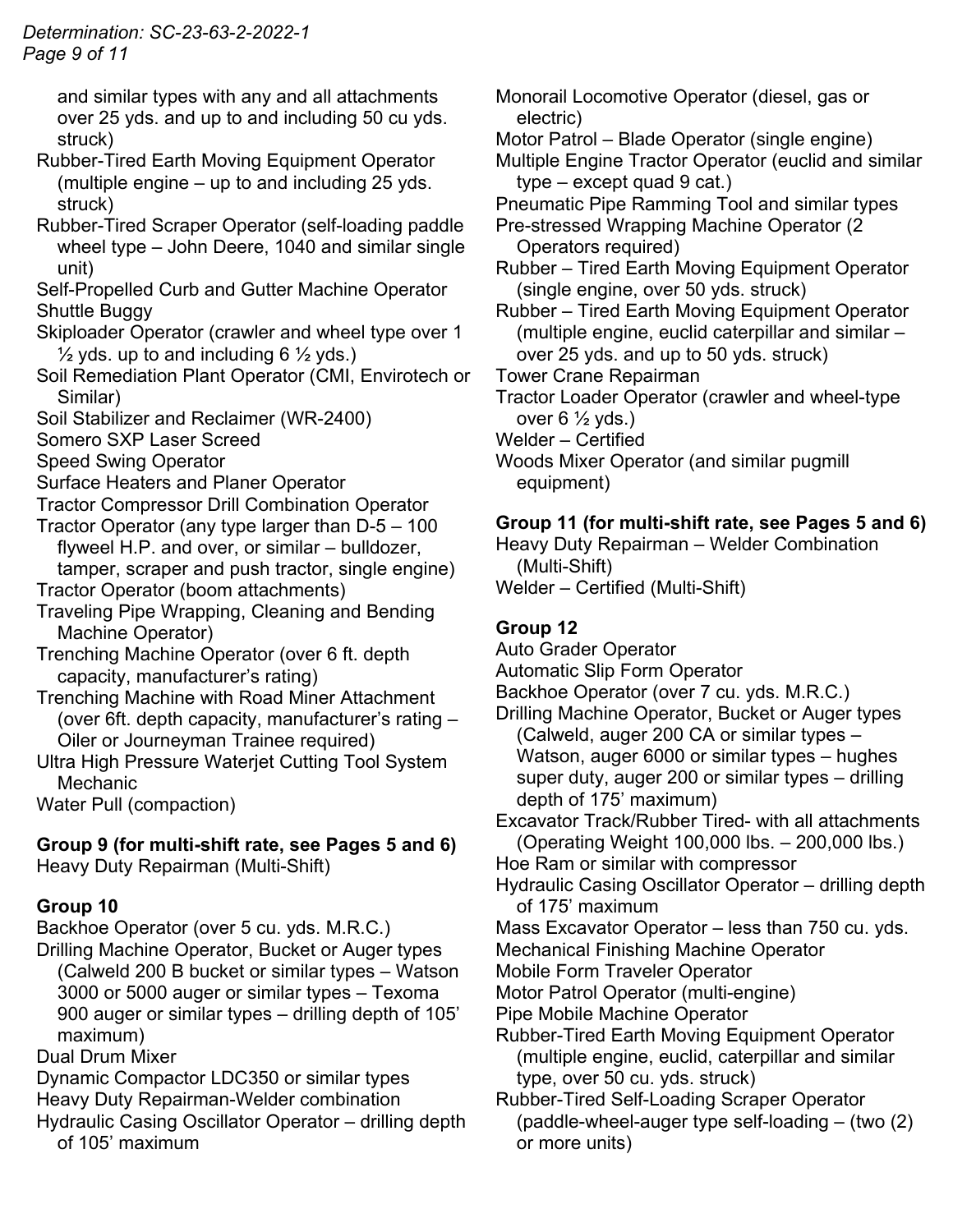*Determination: SC-23-63-2-2022-1 Page 10 of 11*

# **Group 13**

Rubber-Tired Earth Moving Equipment Operator, Operating Equipment with the Push-Pull System (single engine, up to and including 25 yds. struck)

# **Group 14**

Canal Liner Operator

Canal Trimmer Operator

- Drilling Machine Operator, Bucket or Auger types (Calweld, auger 200 CA or similar types – watson, auger 6000 or similar types – hughes super duty, auger 200 or similar types – drilling depth of 300' maximum)
- Remote Controlled Earth Moving Operator (\$1.00 per hour additional to base rate)
- Wheel Excavator Operator (over 750 cu. yds. per hour)

# **Group 15**

- Rubber-Tired Earth Moving Equipment Operator, Operating Equipment with the Push-Pull System (single engine, caterpillar, euclid, athey wagon, and similar types with any and all attachments over 25 and up to and including 50 cu. yds. struck)
- Rubber-Tired Earth Moving Equipment Operator, Operating Equipment with the Push-Pull System (multiple engine - up to and including 25 yds. struck)

# **Group 16**

- Excavator Track/Rubber Tired with all attachments (Operating Weight exceeding 200,000 lbs.)
- Rubber-Tired Earth Moving Equipment Operator, Operating Equipment with the Push-Pull System (single engine, over 50 yds. struck)
- Rubber-Tired Earth Moving Equipment Operator, Operating Equipment with the Push-Pull System (multiple engine, euclid, caterpillar, and similar, over 25 yds. and up to 50 yds. struck)

# **Group 17**

- Rubber-Tired Earth Moving Equipment Operator, Operating Equipment with the Push-Pull System (multiple engine, euclid, caterpillar, and similar type, over 50 cu. yds. struck)
- Tandem Tractor Operator (operating crawler type tractors in tandem – Quad 9 and similar type)

# **Group 18**

Rubber-Tired Earth Moving Equipment Operator, Operating in Tandem (scrapers, belly dumps, and similar types in any combination, excluding compaction units - single engine, up to and including 25 yds. struck)

# **Group 19**

Rotex Concrete Belt Operator

- Rubber-Tired Earth Moving Equipment Operator, Operating in Tandem (scrapers, belly dumps, and similar types in any combination, excluding compaction units - single engine, caterpillar, euclid, athey wagon, and similar types with any and all attachments over 25 yds. and up to and including 50 cu. yds. struck)
- Rubber-Tired Earth Moving Equipment Operator, Operating in Tandem (scrapers, belly dumps, and similar types in any combination, excluding compaction units - multiple engines, up to and including 25 yds. struck)

# **Group 20**

- Rubber-Tired Earth Moving Equipment Operator, Operating in Tandem (scrapers, belly dumps, and similar types in any combination, excluding compaction units - single engine, over 50 yds. struck)
- Rubber-Tired Earth Moving Equipment Operator, Operating in Tandem (scrapers, belly dumps, and similar types in any combination, excluding compaction units - multiple engine, euclid, caterpillar and similar, over 25 yds. and up to 50 yds. struck)

# **Group 21**

Rubber-Tired Earth Moving Equipment Operator, Operating in Tandem (scrapers, belly dumps, and similar types in any combination, excluding compaction units - multiple engine, euclid, caterpillar and similar type, over 50 cu. yds. struck)

# **Group 22**

Rubber-Tired Earth Moving Equipment Operator, Operating Equipment with the Tandem Push-Pull System (single engine, up to and including 25 yds. struck)